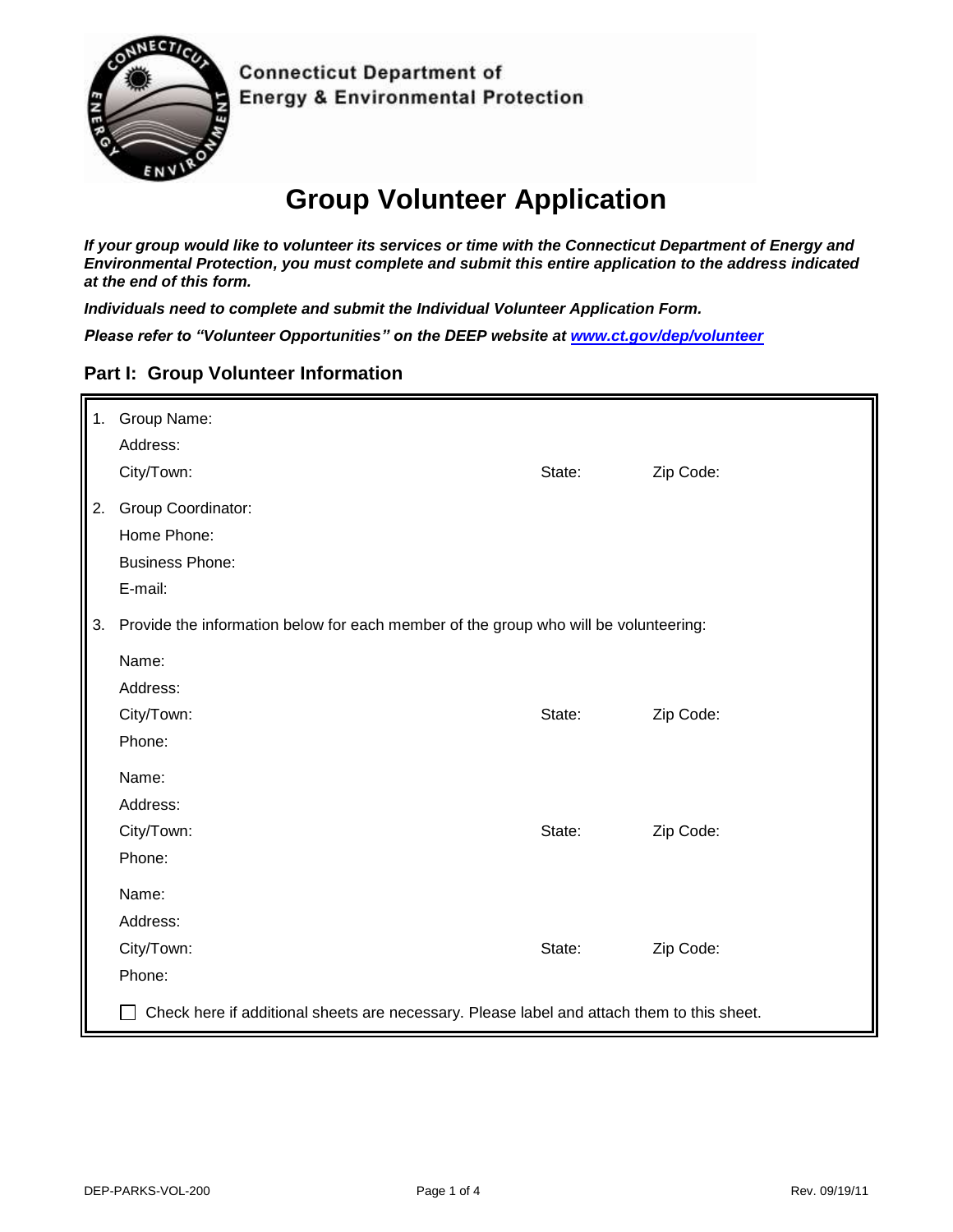## **Part I: Group Volunteer Information (continued)**

|    | 4. How did the group learn of the volunteer opportunity at DEEP?:                                                                                                                                                                             |  |  |  |  |
|----|-----------------------------------------------------------------------------------------------------------------------------------------------------------------------------------------------------------------------------------------------|--|--|--|--|
| 5. | Has the group volunteered at the DEEP before? $\Box$ Yes<br>No<br>If Yes, when:<br>Where:<br>Describe Tasks Performed:                                                                                                                        |  |  |  |  |
| 6. | Please indicate the type of activity in which your group is interested (indoor or outdoor, clerical, artistic,<br>research, forestry, environmental health, writing, highway/river cleanup, recycling, interpretive/educational,<br>$etc.$ ): |  |  |  |  |
| 7. | How much time can your group devote to this activity?<br>Hours/week:<br>Hours/month:                                                                                                                                                          |  |  |  |  |
| 8. | Availability:<br>Please specify days and/or times when available:<br>Weekdays:<br>Evenings:<br>Weekends:                                                                                                                                      |  |  |  |  |
| 9. | Locations Preferred (in order of preference):                                                                                                                                                                                                 |  |  |  |  |
|    | 10. Is the group willing to travel to various locations? $\Box$ Yes<br>No                                                                                                                                                                     |  |  |  |  |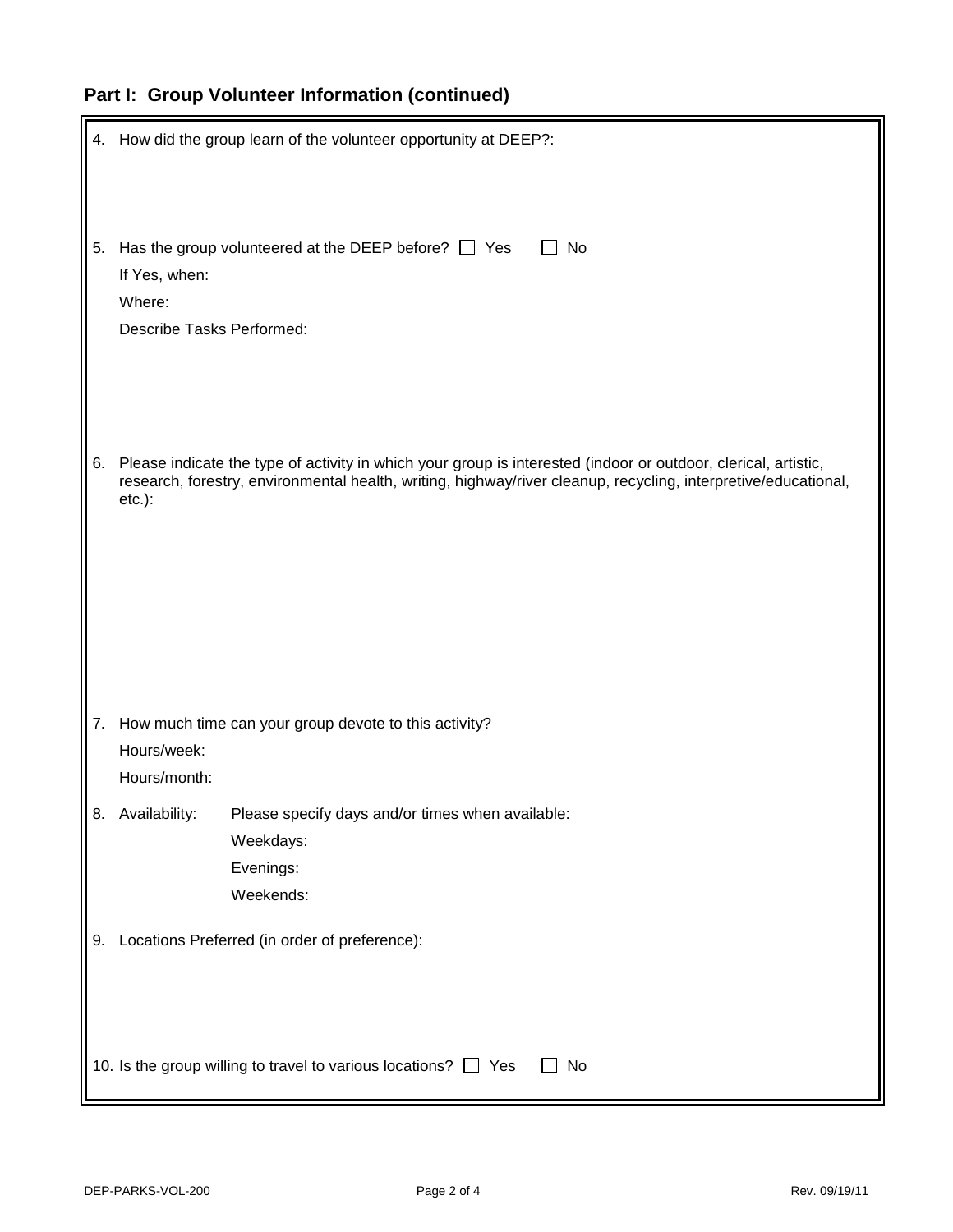### **Part I: Group Volunteer Information (continued)**

| 11. Is there liability insurance in place under the organization's name? $\Box$ Yes<br>No.                                                                                                     |  |  |  |  |  |
|------------------------------------------------------------------------------------------------------------------------------------------------------------------------------------------------|--|--|--|--|--|
| Officer's Only<br>All Members<br>If yes, does this include:<br>$\perp$                                                                                                                         |  |  |  |  |  |
| If yes, provide the renewal date of the policy:                                                                                                                                                |  |  |  |  |  |
| If yes, explain the nature of the coverage (i.e., Does it cover injuries sustained by members of your group?,<br>Does it cover personal injury to non-members? Does it cover property damage?) |  |  |  |  |  |
|                                                                                                                                                                                                |  |  |  |  |  |
|                                                                                                                                                                                                |  |  |  |  |  |

### **Part II Release of Liability**

| We, $\overline{\phantom{0}}$<br>, intend to<br>(Print Name of Organization)<br>work as volunteers with the Department of Energy and Environmental Protection.<br>We will abide by all rules, policies, directives and laws of the Department of Energy and Environmental Protection. We<br>hereby release the Department of Energy and Environmental Protection and its employees and agents from any liability for<br>any accident or injury we might suffer during the course of our volunteer work including accidents or injuries that occur as the<br>result of negligence, but not intentional acts or omissions, by employees or agents of the Department of Energy and |                                          |                  |  |  |  |  |
|--------------------------------------------------------------------------------------------------------------------------------------------------------------------------------------------------------------------------------------------------------------------------------------------------------------------------------------------------------------------------------------------------------------------------------------------------------------------------------------------------------------------------------------------------------------------------------------------------------------------------------------------------------------------------------|------------------------------------------|------------------|--|--|--|--|
| Environmental Protection.<br>Please print name and sign next to name (minors need to have parents/guardians sign this part)                                                                                                                                                                                                                                                                                                                                                                                                                                                                                                                                                    |                                          |                  |  |  |  |  |
|                                                                                                                                                                                                                                                                                                                                                                                                                                                                                                                                                                                                                                                                                |                                          |                  |  |  |  |  |
| <b>Print Name of Each Volunteer</b>                                                                                                                                                                                                                                                                                                                                                                                                                                                                                                                                                                                                                                            | <b>Check</b><br>Box if a<br><b>Minor</b> | <b>Signature</b> |  |  |  |  |
|                                                                                                                                                                                                                                                                                                                                                                                                                                                                                                                                                                                                                                                                                |                                          |                  |  |  |  |  |
|                                                                                                                                                                                                                                                                                                                                                                                                                                                                                                                                                                                                                                                                                |                                          |                  |  |  |  |  |
|                                                                                                                                                                                                                                                                                                                                                                                                                                                                                                                                                                                                                                                                                |                                          |                  |  |  |  |  |
|                                                                                                                                                                                                                                                                                                                                                                                                                                                                                                                                                                                                                                                                                |                                          |                  |  |  |  |  |
|                                                                                                                                                                                                                                                                                                                                                                                                                                                                                                                                                                                                                                                                                |                                          |                  |  |  |  |  |
|                                                                                                                                                                                                                                                                                                                                                                                                                                                                                                                                                                                                                                                                                |                                          |                  |  |  |  |  |
|                                                                                                                                                                                                                                                                                                                                                                                                                                                                                                                                                                                                                                                                                |                                          |                  |  |  |  |  |
|                                                                                                                                                                                                                                                                                                                                                                                                                                                                                                                                                                                                                                                                                |                                          |                  |  |  |  |  |
|                                                                                                                                                                                                                                                                                                                                                                                                                                                                                                                                                                                                                                                                                |                                          |                  |  |  |  |  |
| Check here if additional sheets are necessary. Please label and attach them to this sheet.                                                                                                                                                                                                                                                                                                                                                                                                                                                                                                                                                                                     |                                          |                  |  |  |  |  |